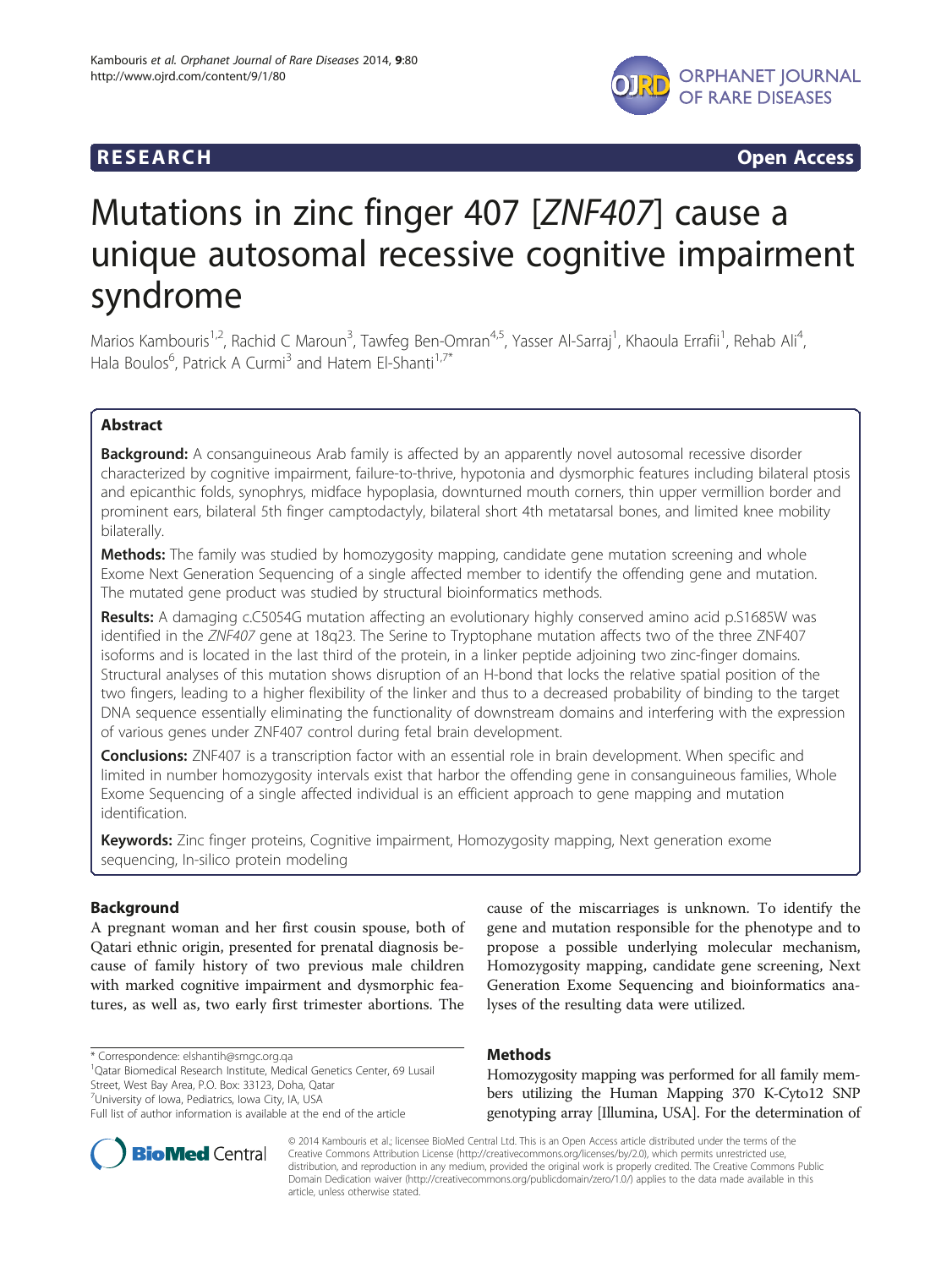the homozygosity intervals, data were analyzed by the HomozygosityMapper software [[1](#page-6-0)].

Sanger sequencing using Big-dye terminator v.3.1 cycle sequencing [Applied Biosystems, USA] was performed on an ABI 3730 automatic sequencer [Applied Biosystems, USA] to screen for mutations in candidate genes, perform population frequency studies for variants and determine co-segregation of variants with the disease phenotype within the family.

Whole Exome target enrichment Next Generation Sequencing was performed on ABI SOLiD4 platform [Applied Biosystems] according to manufacturer's specifications. DNA library preparation was with TargetSeq™ Exome Enrichment system [Applied Biosystems] as multiplex fragments libraries utilizing both the SOLiD® Fragment Library Construction Kits and SOLiD® Fragment Library Barcoding Kit Module 1–16 for the SOLiD® 4 System. Bead preparation and enriching was done on an EZ Bead Emulsifier, Amplifier and Enricher utilizing E80 scale. Sequencing modality was with multiplex fragment paired-end.

Bioinformatic analyses of whole Exome NGS data was as follows: Raw data files (in a proprietary XSQ file format) were analyzed with the LifeTechnologies LifeScope v2.5.4 software running on a dedicated cluster to align the reads produced by the SoLID to a hg19 whole genome reference sequence, sourced from the University of California, Santa Cruz Genome Informatics Group (UCSC). The aligned BAM files were validated, duplicate sequences were identified and removed and incorrectly identified Mate-Pairs were corrected using the Picard v1.87 software. The Genome Analysis Tool Kit (GATK) v3.0.0 was applied to the 'corrected' output files to recalibrate the base quality scores, using machine learning to model any systematic errors in the data; carry out localized realignments around possible insertion/deletion sequences to ensure mapping accuracy; identify viable variants from the sequence reads; and recalibrate the variants to ensure accuracy of the variant calling, in a variant-type specific manner. Once a suitable list of variants was produced in this manner, the list was filtered using in-house scripts to confirm variant zygosity and identify those variants that conform to the inheritance model. These variants were annotated using an in-house script in conjunction with Annovar to produce an annotated list of variants with the most recent information available on a number of reference websites.

As the three-dimensional [3-D] structure of the ZNF407 protein is not available in the Protein Data Bank (PDB), sequence homology methods were utilized to construct 3- D models of the wild type and mutant zinc finger domains 18 and 19 of ZNF407. BLAST-searches [\(blast.ncbi.nlm.nih.](blast.ncbi.nlm.nih.gov/Blast.cgi) [gov/Blast.cgi\)](blast.ncbi.nlm.nih.gov/Blast.cgi) were performed within the PDB for crystal structures of homologous proteins. Once these were identified, the CLUSTALW software [\(www.ebi.ac.uk\)](http://www.ebi.ac.uk) was utilized to insure correct sequence alignments between domains 18

and 19 of ZNF407 and the retrieved zing finger structures found in the PDB. Focus was on complexes with doublestranded DNA only so as to have the proper bioactive conformation of the tandem finger. A high sequence homology with the Aart protein in complex with dsDNA (PDB code 2I13) was identified. The 3-D model of ZNF407 was then generated with the Modeller software (version 9v8) [[2](#page-6-0)] based on the crystal structure of Aart in complex with DNA as a template (PDB code 2I13). A cycle of energy minimizations was then performed to obtain a stable conformation of the 3-D model. The quality of the model generated was finally assessed with DOPE score [\[3\]](#page-6-0) and the Ramachandran plot of the best model was calculated by ProCheck [\[4](#page-6-0)] to discriminate unfavorable amino-acids backbone conformations. Three-Dimensional ribbon representations of the models were obtained with the molecular graphics program PyMOL ([www.pymol.org](http://www.pymol.org)). To generate the 3-D model of the mutant, Serine 1685 was replaced for a Tryptophan residue in the second finger of the 18–19 tandem finger domain and submitted to the same protocol as that used for the wild type complex. Thereafter both models were compared for an insight into the structural and thermodynamic stability effects of the mutation. To generate the 3-D model of the mutant, Serine 1685 was replaced for a Tryptophan residue in the second finger of the 18–19 tandem finger domain and submitted to the same protocol as that of the wild type complex. Thereafter, both models were compared for an insight into the structural and thermodynamic stability effects of the mutation.

The study was conducted in accordance with the provisions of the Declaration of Helsinki and an informed consent was obtained by the guardian of the affected participating family member.

# Results

# Clinical presentation

Individual II:2 is an 11-year-old boy who was born at full term after an uneventful pregnancy, labor and delivery. Although the birth growth parameters are not recorded, the parents recall that all measurements were within normal limits, including the head circumference. Currently, his height is 124 cm (below the  $3<sup>rd</sup>$ %ile) and his weight is 27 kg (at the  $3<sup>rd</sup>$ %ile) and is reported to have a normal head circumference. His development has been delayed; he sat without support at 3 years and walked independently, with an awkward gait and bent knees, between the age of 4 and 5 years. He started to talk with very limited speech at the age of 8 years and is not toilet trained till now. Evaluation by Leiter-R [Leiter International Performance Scale] indicated severe cognitive and developmental disability with a Brief IQ of 36. The physical examination showed bilateral ptosis and epicanthic folds, synophrys, strabismus, midface hypoplasia, downturned corners of the mouth, thin upper vermillion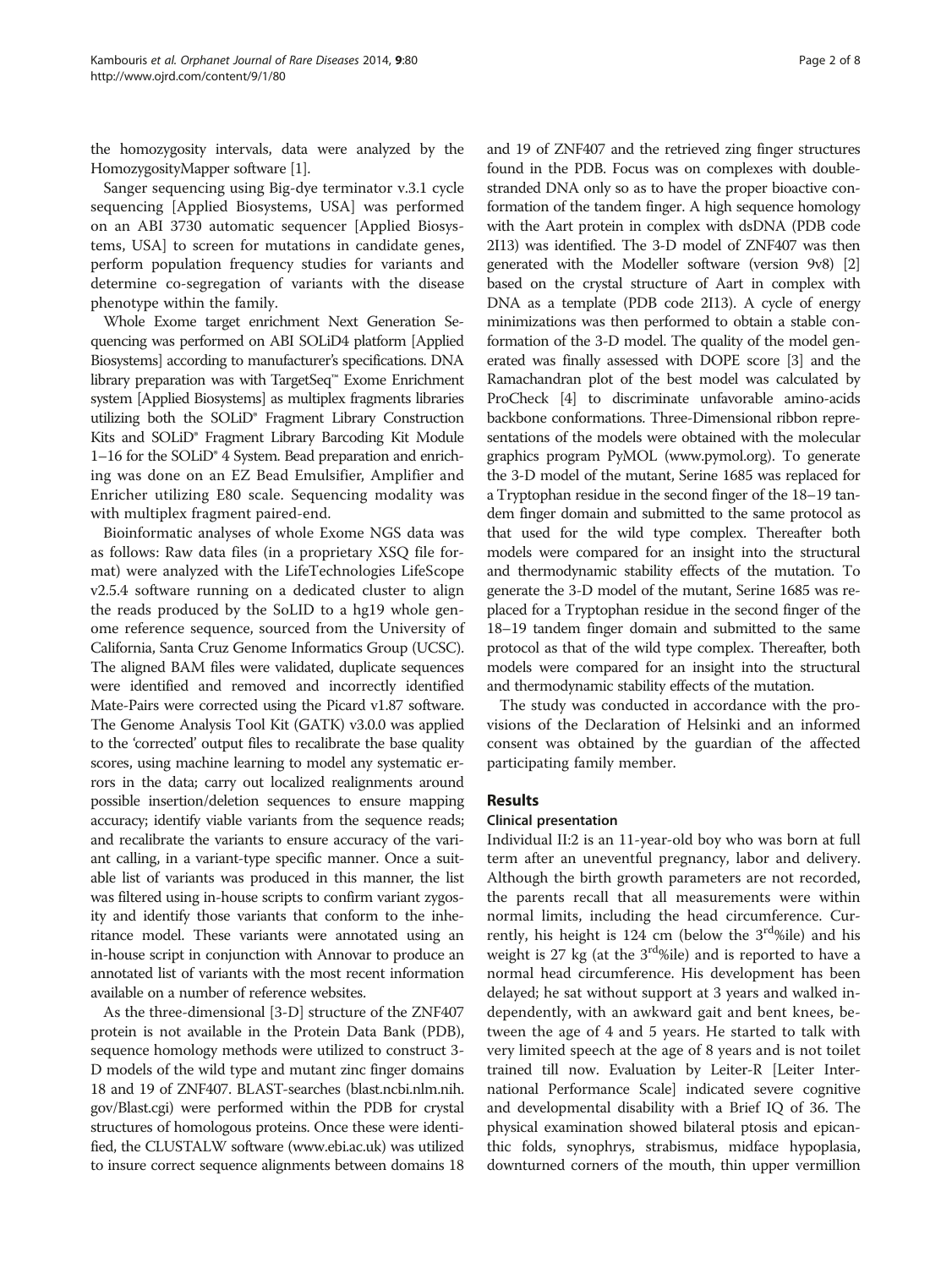border and prominent ears with marked folding and absent lobules. He had bilateral short fourth metatarsal bones with overriding toes, bilateral proximal insertion of the thumbs and persistent fetal pads on fingers and toes. He is hypotonic with exaggerated deep tendon reflexes. The skeletal survey showed normal hips and mild kyphosis without scoliosis. Conventional karyotyping, Array CGH, Echocardiogram and abdominal ultrasound were all reported as normal. An MRI of the brain is normal, without any evidence of structural abnormalities. Hearing test (auditory evoked potential) has been reported to be normal.

Individual II:4 is a 5-year-old boy who was born at 37 weeks after an uneventful pregnancy, labor and delivery. His birth weight is 2.95 kg and length is 48 cm and head circumference of 33.5 cm, all are within normal limits. Currently, his height is 95 cm (below the  $3<sup>rd</sup>$ %ile) and his weight is 15 kg (at the  $3<sup>rd</sup>$ %ile) and is reported to have a normal head circumference. His development has been delayed; he currently sits without support and attempts to pull himself to a stand. He babbles infrequently and reaches for objects and is not toilet trained till now. Evaluation by Leiter-R [Leiter International Performance Scale] could not be performed, and the Vinland Adaptive Behavior Scale gave a total scaled score of 164 and an adaptive behavior total grade of 38, which denotes severe developmental and cognitive disability. The physical examination showed bilateral ptosis and epicanthic folds, synophrys, strabismus, midface hypoplasia, downturned corners of the mouth, thin upper vermillion border and prominent ears with marked overfolding and absent lobules (Figure 1). He has bilateral camptodactyly of the fifth finger, bilateral proximal insertion of the thumbs, overriding toes and persistent fetal pads on fingers and toes. He is hypotonic with exaggerated deep tendon reflexes. The skeletal survey showed bilateral femoral joint subluxation, dysplastic left

acetabulum, and mild kyphosis without scoliosis. Conventional karyotyping, Array CGH, Echocardiogram and abdominal ultrasound were all reported as normal. An MRI of the brain is normal, without any evidence of structural abnormalities. The family history is remarkable for first cousin parents, two early spontaneous abortions and two normal siblings.

Homozygosity mapping was performed for all family members (Figure [2\)](#page-3-0) except II:5. The mutation-harboring gene was mapped to four possible genome homozygosity intervals: Hsa 8p [rs1786342/101,676,363 to rs4336584/ 109,940,377, length 8.3 Mb], Hsa 14q [rs12431815/ 40,004,891 to rs1958628/48,107,640, length 8.1 Mb], Hsa 15q [rs12148268/58,759,459 to rs4886727/75,957,375, length 17.2 Mb], Hsa 18q [rs12454898/71,590,636 to rs11081575/77,707,525, length 6.1 Mb]. A screen of genes on these intervals, with respect to the clinical findings, suggested a possible positional candidate gene MAP2K1 located on chromosome 15. The gene was screened by DNA Sanger sequencing for pathogenic mutations but none were identified. Furthermore, since both affected individuals are males, the genotyping data were analyzed for shared regions on the X-chromosome between the two affected males. One shared interval was identified [Hsa X, rs311183/2,724,756 to rs2681655/9,479,898, length 6.8 Mb]. Four positional candidate X-linked genes (taking into consideration the clinical findings): PRKX, ARSF, ARSD and ARSH were screened for mutations by DNA Sanger sequencing; again, no pathogenic mutations were identified. Whole Exome target enrichment Next Generation Sequencing of one of the affected individuals resulted in the identification of multiple exonic non-synonymous homozygous variants, with only five localizing in the four major homozygosity intervals. 1) IGDCC4: c.G727A/p.D243N; 2) C15orf39: g.G46293956A/ p.R1029K; 3) TLN2: c.G6716A/p.R2239H; 4) PML: c. G1487T/p.G496V; 5) ZNF407: c.C5054G/p.S1685W.

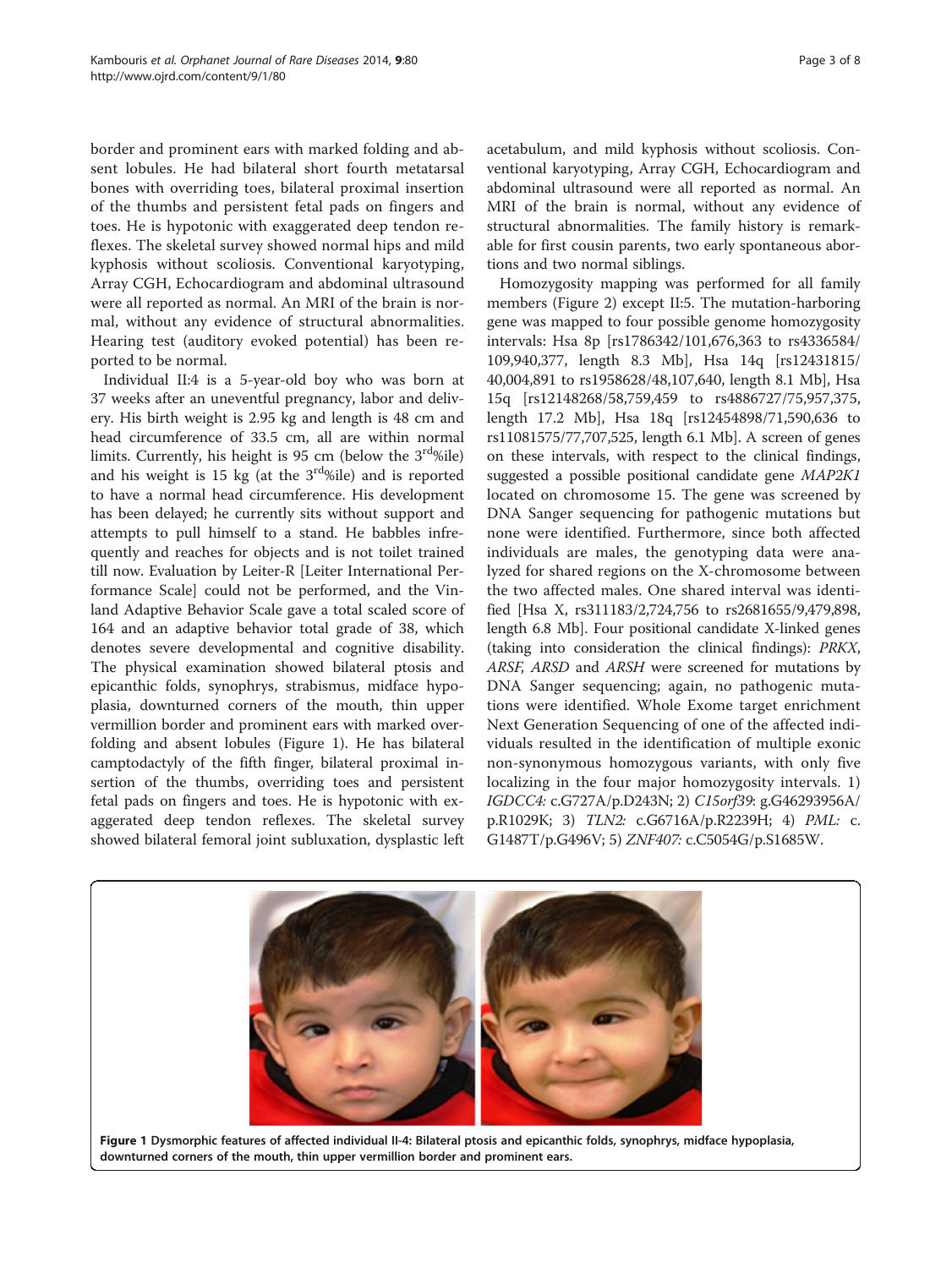DNA from individual II:5 (Figure 2), a fetus at the time, was obtained through amniocentesis and was genotyped genome-wide identical to all other family members as well as for the c.C5054G/p.S1685W mutation. The analyses indicated that II:5 is a carrier for the c. C5054G/p.S1685W mutation (heterozygous) and the genome-wide genotyping confirms heterozygosity for the critical interval on chromosome 18 containing ZNF407. At birth it was re-confirmed that individual II:5 was not affected.

### **Discussion**

Homozygosity mapping, screening of positional candidate genes, whole Exome Next Generation Sequencing and data mining were utilized in the effort to identify the disease causing gene and mutation for this apparently novel rare autosomal recessive disease. Out of the five potentially damaging variants identified within the homozygosity intervals, the IGDCC4: c.G727A/p.D243N [rs35223184]; and C15orf39: g.G46293956A/p.R1029K [rs149175372] were immediately excluded since they represent known common polymorphisms with >1% population frequency [1000 Genomes and NCBI dbSNP Build 135].

The third identified variant, TLN2 [c.G6716A/p.R2239H], affects a non-conserved amino acid. The "alternate" aminoacid Histidine is found as the "normal" amino-acid at that position in numerous non-human species. A gene trap mouse model with disrupted *Taln2*, as well as *Taln2* knockout mice are viable and fertile but may display a mild dystrophic phenotype in skeletal and cardiac muscles [[5](#page-6-0)-[7](#page-6-0)] without any neurological findings as in the family under investigation. These render this variant as extremely unlikely pathogenic in relation to the clinical phenotype of the patients.

The fourth identified variant c.G1487T/p.G496V affects a non-conserved amino acid in a known Promyelocytic Leukemia tumor suppressor [PML] gene in Acute Promyelocytic Leukemia (APL). PML mutations have been detected in APL as well as in other hematopoietic malignancies. Functional loss of PML does not relate at all to the phenotype of the family [[8\]](#page-6-0), and again this variant is extremely unlikely to be pathogenic in relation to the phenotype under investigation.

The fifth variant, a c.C5054G/p.S1685W at the zinc finger transcription factor gene (ZNF407), was found to affect an evolutionarily highly conserved amino acid. It has damaging effects according to PolyPhen and SIFT protein-modeling software [[9](#page-6-0),[10](#page-6-0)], and it co-segregates with the disease phenotype within the family. It is absent in any of the publically available variant databases [1000 Genomes and NCBI dbSNP Build 135]. Furthermore, it is absent in 400 ethnically matched control chromosomes, making it the only and most likely diseasecausing gene and mutation.

Zinc finger genes are found ubiquitously, and categorized into several types based on the structure of their binding residues, and their biological roles within the cell [[11](#page-6-0),[12](#page-6-0)]. Through their ability to bind to DNA, RNA & proteins, zinc finger proteins facilitate numerous cellular

<span id="page-3-0"></span>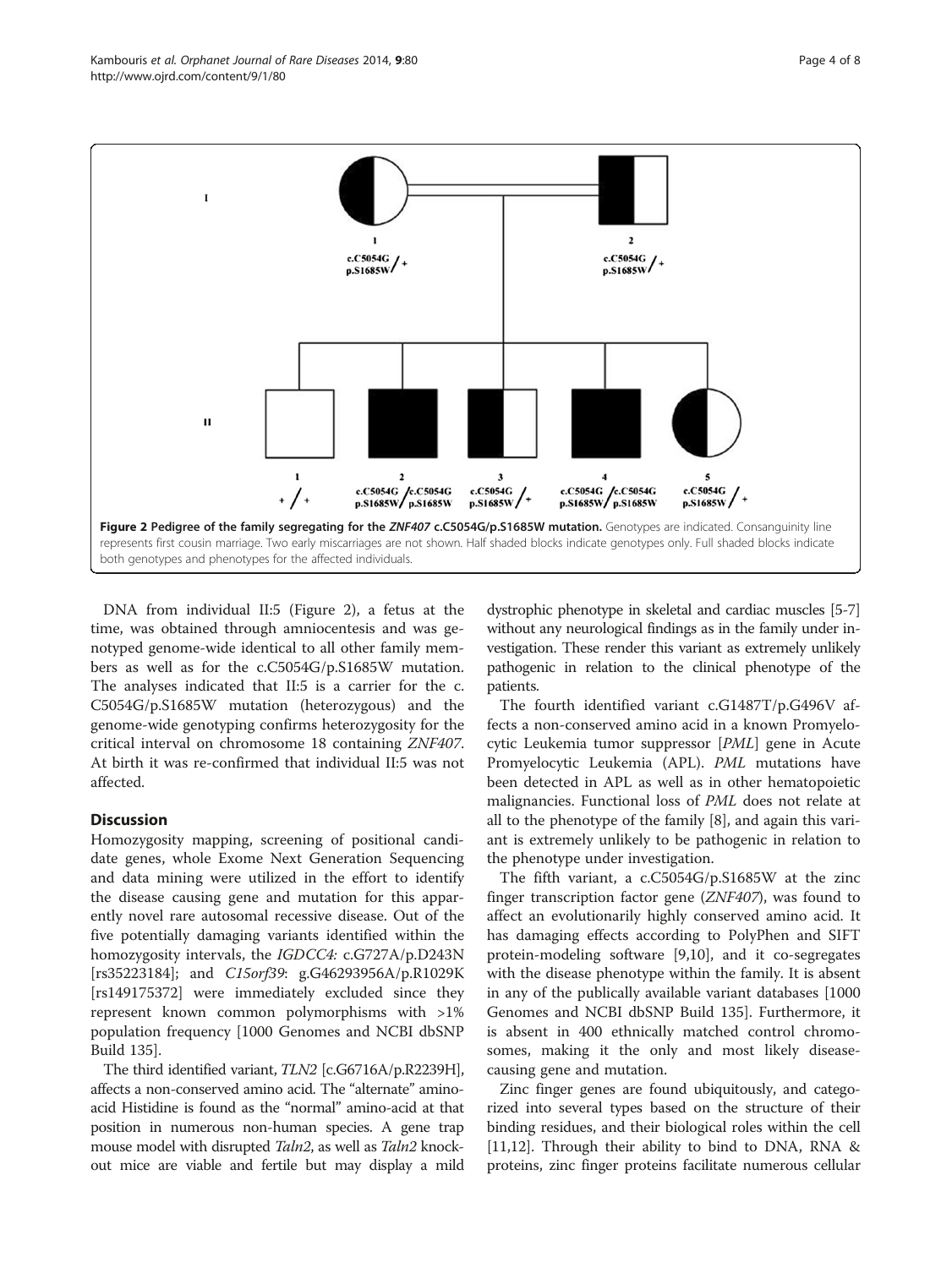functions and processes including, but not limited to, the control of hematopoiesis, regulation of gene expression, cell differentiation, and development [[13](#page-6-0)]. Their DNAbinding domain is comprised of tandem repeats of two, three or more fingers that can have different binding specificities. These tandem arrays, separated by amino acid linkers, bind through sequence-specific contact to 2–4 bases in the major groove of the DNA, spaced at 3-bp intervals [\[14,15](#page-6-0)]. Optimal binding is achieved through the sequential binding and wrapping of the zinc finger domains around the DNA [[15](#page-6-0)].

The genomic sequence of ZNF407, as reported in the Uniprot database of proteins [Uniprot consortium, 2012] is 434,710 bp long and generates a 2,248 amino acid protein product of 247,367 Da. with 22 zinc finger domains. Each of the 22 zinc finger motifs comprises from 23 to 26 amino acid residues. The 22 zinc fingers come in tandems of one (fingers 6, 7, 12 and 13), two (fingers 4–5, 8–9, 10–11), three (1–3, 14–16) and six (17–22) fingers.

ZNF407 constitutes one of the 481 ultra-conserved elements in the human genome, rendering it a functionally essential gene [\[16](#page-6-0)]. It presents three isoforms produced by alternative splicing. Isoform 1 (Q9C0G0-1) is the "canonical" sequence. Isoform 2 (Q9C0G0-2) differs from the canonical sequence in amino acids 1811–1815 and amino acids 1816–2248 are missing. In isoform 3 (Q9C0G0-3), amino acids 1625–1660 are modified and residues 1661–2248 are missing. This isoform thus does not possess zinc fingers 18 to 22.

The c.C5054G [p.S1685W] mutation affects two of the three ZNF407 isoforms. It is located in the last third of the ZNF407 sequence and affects a Serine residue in the linker between zinc finger domains 18 and 19. These two zinc fingers belong to the 6-finger tandem comprising fingers 17–22. Zink fingers 18 and 19 represent amino acid residues F1656-H1680 and F1686-H1708, respectively, and are missing in isoform 3. Perturbation or modification of the linker adjoining two zinc-finger domains possibly result in the loss of DNA binding domains, thus eliminating their functionality and subsequently interfering with the expression of various genes under the zincfinger gene control. Genes under ZNF407 control have not been as of yet identified.

The homology modeling approach is justified since the identity rate between the sequence of an unknown structure and a sequence whose experimentally available structure is high. Figure 3 shows the sequence alignment between fingers 18 and 19 of the target sequence (ZNF407), as annotated in UniProt, and the sequence corresponding to fingers 2 and 3 of the high resolution crystal structure (Protein Data Bank code 2I13, subunit A) of a tandem 6-finger zinc finger domain (Aart) bound to a double-stranded DNA and designed to recognize ANN triplets [[17\]](#page-6-0). This alignment shows a high degree of identity between the two sequences (Figure 3). In spite of the 2-residue insertion in the N-terminus of zinc finger 18 of ZNF407 (Threonine-Tryptophan, Figure 3), the high sequence identity  $(\sim 40\%)$  between the two sequences allows us to model-build a 3D structure of the ZNF407-DNA complex in order to visualize the effects of the Serine to Tryptophan mutation. Since no specific DNA sequence for ZNF407 binding are available, the interaction of tandem fingers 18 and 19 with the DNA sequence was modeled after the Aart-DNA complex. Figure [4](#page-5-0) shows diagrams of the 3D model of wild type ZNF407 tandem finger domains 18 and 19 wrapped around the major groove of the double-stranded DNA sequence. The zinc finger linkers are five residues long in general (residues  $i$  to  $i + 4$ ) and usually contain a Proline residue at position  $i + 4$ . The Proline side chain is known for its rigidity because of its cyclic character. Its presence at position  $i + 4$  thus restrains the conformation of the linker, reducing its flexibility, and properly positioning the α-helix of the C-terminal finger for interaction with the target DNA. This is illustrated in the case of fingers 19 and 20 (Figure [4a](#page-5-0)). Accordingly, by reducing the overall conformational entropy, complex formation is favored energetically and structurally.

The presence of Serine in position  $i + 4$  of the  $ZNF40718$ -19 linker is unusual and carries with it added backbone flexibility. Nevertheless, this potential flexibility is reduced by an H-bond between the hydroxyl group of S1685 at  $i + 4$  and the carboxyl side chain of E1683 at i + 2, locking the relative spatial position of the 18 and 19 fingers. This stabilizes the linker in a β-strand-like conformation and favors the interaction with DNA by reducing the number of bioactive conformations available for binding (Figure [4](#page-5-0)b). A Serine to Tryptophan

```
ZNF407: 1656-1708 FKCTWPTCHYSFLTASAMKDHYRTHTGELSFLCDLCGFAGGTRHALTKHRRQH
Aart-A: 50-100
                     YKC--PECGKSFSDKKDLTRHQRTHTEG PYKCPECGKSFSQRANLRAHQRTH
                     \cdot * *
                          \star \overline{\star} \star \star. . . * **** *. : * ** . . * * * . * *
```
Figure 3 CLUSTALW sequence alignment between zinc fingers 18 and 19 of ZNF407 with their corresponding linker (TGEKS, highlighted in green), and zinc fingers 2 and 3 of Aart and its linker (TEGKP, highlighted in green). Asterisks denote sequence identity; colons, sequence similarity as defined by scores coming from the substitution matrix; and dots, sequences with any small positive scores. The residues whose side chains chelate the Zn<sup>2+</sup> ion in Aart are underlined (C52, C55, H68, H72 for ZNF407, and C80, C83, H96, and H100 for Aart-A); the Serine residue that undergoes the mutation to Tryptophan is in bold. Basic residues are in blue and acidic in red.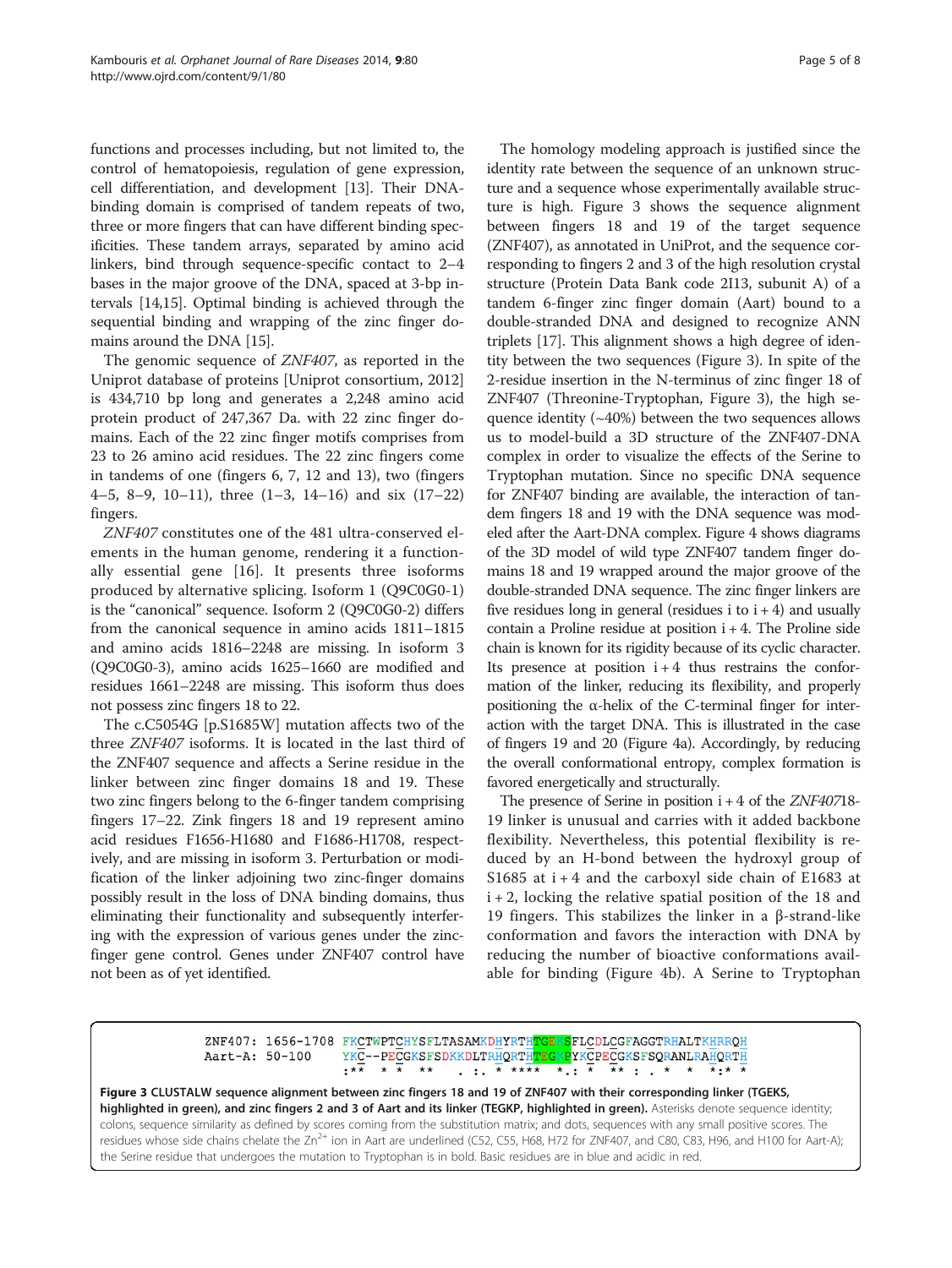<span id="page-5-0"></span>

mutation in the 18–19 zinc finger linker abolishes this H-bond, leading to a more flexible linker, and thus to a decrease in the probability of zinc finger-DNA complex formation of downstream partners (Figure 4c). The expected physiological effects of this physico-chemical perturbation include interfering with the expression of genes under ZNF407 control.

DNA- and RNA-binding zinc finger proteins are transcriptional regulators with a major function controlling developmental cascades of gene expression especially during fetal brain development. Mutations in such proteins have been found to interfere with normal brain development manifested during the developmental period, thus causing severe mental retardation. They have been associated with non-syndromic X-linked mental retardation [ZNF81: OMIM 314998 [\[18\]](#page-6-0); ZNF674: OMIM 300573 [\[19\]](#page-6-0), ZNF711: OMIM 300803 [[20\]](#page-6-0), autosomal recessive non-syndromic intellectual disability [ZC3H14, OMIM 613279] [[21](#page-6-0)] and impairment in adaptive behavior that manifest during development.

ZNF407 mRNA, as well as the corresponding protein are expressed in most normal tissues with moderate nuclear and cytoplasmic positivity. These include adult, embryonic and fetal central and peripheral nervous systems [\(http://www.nextprot.org/db/entry/NX\\_Q9C0G0/ex](http://www.nextprot.org/db/entry/NX_Q9C0G0/expression)[pression\)](http://www.nextprot.org/db/entry/NX_Q9C0G0/expression). It is not known if there is tissue specificity for each of the three isoforms or what tissues express the two isoforms affected by the c.C5054G/p.S1685W mutation. To date, twenty polymorphisms for ZNF407 have been reported in the Domain Mapping of Disease Mutations database (DMDM) [[22](#page-7-0)]. The natural variants reported in the UniProt database entry Q9C0G0 (N69S, G512R, N972T, S1259L, A1913T) are included in DMDM. None of these, though, have been associated with known diseases. However, deletion of a critical region on 18q23 that includes the ZNF407 gene and two other zinc finger genes (ZNF516 and ZNF236), among other genes, is correlated with congenital aural atresia (CAA), which manifests a subset of phenotypes recognized by the 18q deletion (18q-) syndrome [[23\]](#page-7-0). However, the clinical picture

described in this syndrome is probably due to haploinsufficiency of several genes, as we could not find any symptomatic presentation in obligate carriers. Analysis of several CAA patients led to defining the breakpoint of the deletion within ZNF407 [[24\]](#page-7-0). Another identified translocation breakpoint in the third intron of the ZNF407 gene causes a reduction in the transcript of its isoform 1, resulting in non-syndromic intellectual im-pairment and autism [[25](#page-7-0)]. Furthermore, two de novo damaging missense mutations [c.A1436G/p.Y460C; c.C3640G/ p.P1195A] in the very long linker region between zinc fingers 3 and 4, and between 11 and 12, respectively, of the ZNF407 gene were found in one intellectual impairment patient each. Both patients were heterozygous, each for their relevant mutation.

This is the first association of ZNF407 mutation to an autosomal recessive syndromic intellectual impairment/ mental retardation detected using Whole Exome Sequencing of a single affected individual following the determination of specific gene mapping intervals through homozygosity mapping. This proved to be the most efficient approach to gene and mutation identification, as compared to multiple family-member Whole Exome Sequencing with the resulting comparative analyses, or to candidate gene screening by Sanger sequencing when multiple candidates exist.

Next Generation Exome and Genome sequencing have clearly demonstrated that humans harbor numerous deleterious mutations with no apparent ill effect [[26,27\]](#page-7-0). The built-in redundancy in the human genome provides alternate pathways that make possible compensation for deleterious mutations in important genes without which there would be incompatibility with life. Thus, deleterious mutations resulting from NGS data need to be supported by additional genomic or functional data whenever possible. The ZNF407 c.C5054G/p.S1685W mutation is the only mutation that lies within one of the homozygosity intervals that is certain to harbor the offending gene that could not be excluded as the disease causing mutation. It cosegregates with the disease phenotype within the family, it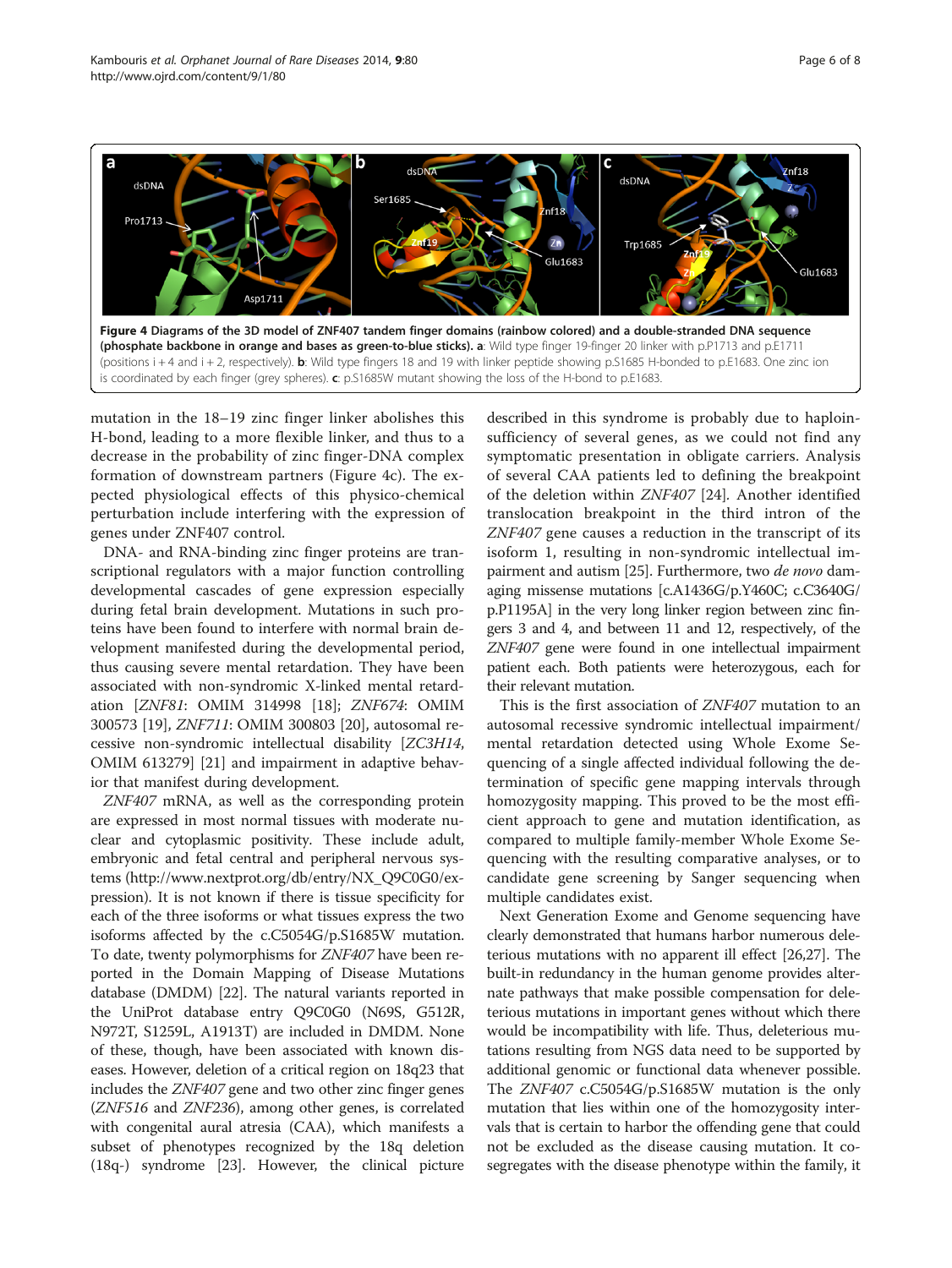<span id="page-6-0"></span>is not found as a polymorphic variant in publically available databases or in the ethnic population and it affects an evolutionarily highly conserved amino acid. Normal sequence variants [polymorphisms] have not been reported in ZNF407 linker regions (between zinc fingers) providing further evidence of the sequence specificity required by these regions for normal function and subsequently for the damaging effects of the mutation. Extensive protein modeling clearly indicates that the mutation interferes with the normal function of the ZNF407 protein.

Taken together, these data highlight the significance of the c.C5054G/p.S1685W mutation and the role of the ZNF407 gene in controlling the expression of downstream genes involved in pathways leading to normal fetal brain development. Once disrupted, one or more dimensions of brain development get affected. With this pausing as a pivotal step in normal brain development, it is worth understanding the underlying molecular mechanism by which this mutation eliminates or significantly alters the functionality of ZNF407, thus compromising the developmental pathway ZNF407 is involved in. The model presented proposes a rational account of such molecular mechanism.

#### Competing interests

The authors declare that they have no competing interests.

#### Authors' contribution

MK and HE-S: Conception and design, project management and coordination, data interpretation, candidate gene selection, manuscript preparation, final approval of the version published. TB-O and RA: Patient Recruitment, Clinical assessment. PAC and RCM: Protein modeling. YA-S: Homozygosity mapping analyses, Next Generation Exome Sequencing, data acquisition and analyses. KE: Sanger Sequencing, candidate gene screening, variant validation, population screening, data acquisition and analysis. HB: Manuscript preparation, revision and submission coordination. All authors read and approved the final manuscript.

#### Acknowledgments

This publication was made possible in part by NPRP grant 09-367-3-087 titled "Genetic Factors In Autosomal Recessive Disorders Among Consanguineous Qatari Families" from the Qatar National Research Fund [a member of Qatar Foundation] and in part by the Shafallah Center Foundation (Doha, Qatar). The authors would like to thank Dr. Vasiliki Chini for the valuable help with the preparation of this manuscript and the submission logistics, and the Service de coopération et d'action culturelle of the French Embassy in Doha for constant support.

#### Author details

<sup>1</sup>Qatar Biomedical Research Institute, Medical Genetics Center, 69 Lusail Street, West Bay Area, P.O. Box: 33123, Doha, Qatar. <sup>2</sup>Yale University School of Medicine, Genetics, New Haven, CT, USA. <sup>3</sup>Laboratoire Structure-Activité des Biomolécules Normales et Pathologiques, Institut National de la Santé et de la Recherche Médicale (INSERM), Université d'Evry Val d'Essonne, Evry 91025, France. <sup>4</sup> Clinical & Metabolic Genetics, Pediatrics, Hamad Medical Corporation, Doha, Qatar. <sup>5</sup>Weill Cornell Medical College, Doha, Qatar.<br><sup>6</sup>Shafallah Medical Genetics Center, Doha, Qatar, <sup>7</sup>Llniversity of Jowa Shafallah Medical Genetics Center, Doha, Qatar. <sup>7</sup>University of Iowa, Pediatrics, Iowa City, IA, USA.

#### Received: 11 December 2013 Accepted: 29 May 2014 Published: 7 June 2014

#### References

- 1. Seelow D, Schuelke M, Hildebrandt F, Nürnberg P: HomozygosityMapperan interactive approach to homozygosity mapping. Nucleic Acids Res 2009, 37(Web Server issue):W593–W599.
- Fiser A, Modeller SA: Generation and refinement of homology-based protein structure models. Methods Enzymol 2003, 374:461–491.
- 3. Shen MY, Sali A: Statistical potential for assessment and prediction of protein structures. Protein Sci 2006, 15(11):2507–2524.
- 4. Laskowski RA, MacArthur MW, Moss DS, Thornton JM: PROCHECK-a program to check the stereochemical quality of protein structures. J Appl Cryst 1993, 26:283–291.
- 5. Senetar MA, Moncman CL, McCann RO: Talin2 is induced during striated muscle differentiation and is targeted to stable adhesion complexes in mature muscle. Cell Motil Cytoskeleton 2007, 64(3):157–173.
- 6. Chen NT, Lo SH: The N-terminal half of talin2 is sufficient for mouse development and survival. Biochem Biophys Res Commun 2005, 337(2):670–676.
- 7. Debrand E, Conti FJ, Bate N, Spence L, Mazzeo D, Pritchard CA, Monkley SJ, Critchely DR: Mice carrying a complete deletion of the talin2 coding sequence are viable and fertile. Biochem Biophys Res Commun 2012, 426(2):190–195.
- 8. Gurrieri C, Nafa K, Merghoub T, Bernardi R, Capodieci P, Biondi A, Douer D, Cordon-Cardo C, Gallagher R, Pandolfi PP: Mutations of the PML tumor suppressor gene in acute promyelocytic leukemia. Blood 2004, 103(6):2358–2362.
- 9. Ng PC, Henikoff S: SIFT: Predicting amino acid changes that affect protein function. Nucleic Acids Res 2003, 31(13):3812–3814.
- 10. Ramensky V, Bork P, Sunyaev S: Human non-synonymous SNPs: server and survey. Nucleic Acids Res 2002, 30(17):3894–3900.
- 11. Krishna SS, Majumdar I, Grishin NV: Structural classification of zinc fingers: survey and summary. Nucleic Acids Res 2003, 31(2):532-550.
- 12. Matthews JM, Sunde M: Zinc fingers-folds for many occasions. IUBMB Life 2002, 54(6):351–355.
- 13. Razin SV, Borunova W, Maksimenko OG, Kantidze OL: Cys2His2 zinc finger protein family: classification, functions, and major members. Biochem Biokhimiia 2012, 77(3):217–226.
- 14. Emerson RO, Thomas JH: Adaptive evolution in zinc finger transcription factors. PLoS Genet 2009, 5(1):e1000325.
- 15. Wolfe SA, Nekludova L, Pabo CO: DNA recognition by Cys2His2 zinc finger proteins. Annu Rev Biophys Biomol Struct 2000, 29:183–212.
- 16. Bejerano G, Pheasant M, Makunin I, Stephen S, Kent WJ, Mattick JS, Haussler D: Ultraconserved elements in the human genome. Science 2004, 304(5675):1321–1325.
- 17. Segal DJ, Crotty JW, Bhakta MS, Barbas CF, Horton NC: Structure of Aart, a designed six-finger zinc finger peptide, bound to DNA. J Mol Biol 2006, 363(2):405–421.
- 18. Kleefstra T, Yntema HG, Oudakker AR, Banning MJG, Kalscheuer VM, Chelly J, Moraine C, Ropers HH, Fryns JP, Janssen IM, Sistermans EA, Nillesen WN, de Vries LB, Hamel BC, van Bokhoven H: Zinc finger 81 (ZNF81) mutations associated with X-linked mental retardation. J Med Genet 2004, 41(5):394–399.
- 19. Lugtenberg D, Yntema HG, Banning MJG, Oudakker AR, Firth HV, Willatt L, Raynaud M, Kleefstra T, Fryns JP, Ropers HH, Chelly J, Moraine C, Gecz J, van Reeuwijk J, Nabuurs SB, de Vries BB, Hamel BC, de Brouwer AP, van Bokhoven H: ZNF674: a new kruppel-associated box-containing zinc-finger gene involved in nonsyndromic X-linked mental retardation. Am J Hum Genet 2006, 78(2):265–278.
- 20. Tarpey PS, Smith R, Pleasance E, Whibley A, Edkins S, Hardy C, O'Meara S, Latimer C, Dicks E, Menzies A, Stephens P, Blow M, Greenman C, Xue Y, Tyler-Smith C, Thompson D, Gray K, Andrews J, Barthorpe S, Buck G, Cole J, Dunmore R, Jones D, Maddison M, Mironenko T, Turner R, Turrell K, Varian J, West S, Widaa S: A systematic, large-scale resequencing screen of X-chromosome coding exons in mental retardation. Nat Genet 2009, 41(5):535–543.
- 21. Pak C, Garshasbi M, Kahrizi K, Gross C, Apponi LH, Noto JJ, Kelly SM, Leung SW, Tzschach A, Behjati F, Abedini SS, Mohseni M, Jensen LR, Hu H, Huang B, Stahley SN, Liu G, Williams KR, Burdick S, Feng Y, Sanyal S, Bassell GJ, Ropers HH, Najmabadi H, Corbett AH, Moberg KH, Kuss AW: Mutation of the conserved polyadenosine RNA binding protein, ZC3H14/dNab2, impairs neural function in Drosophila and humans. Proc Natl Acad Sci USA 2011, 108(30):12390–12395.